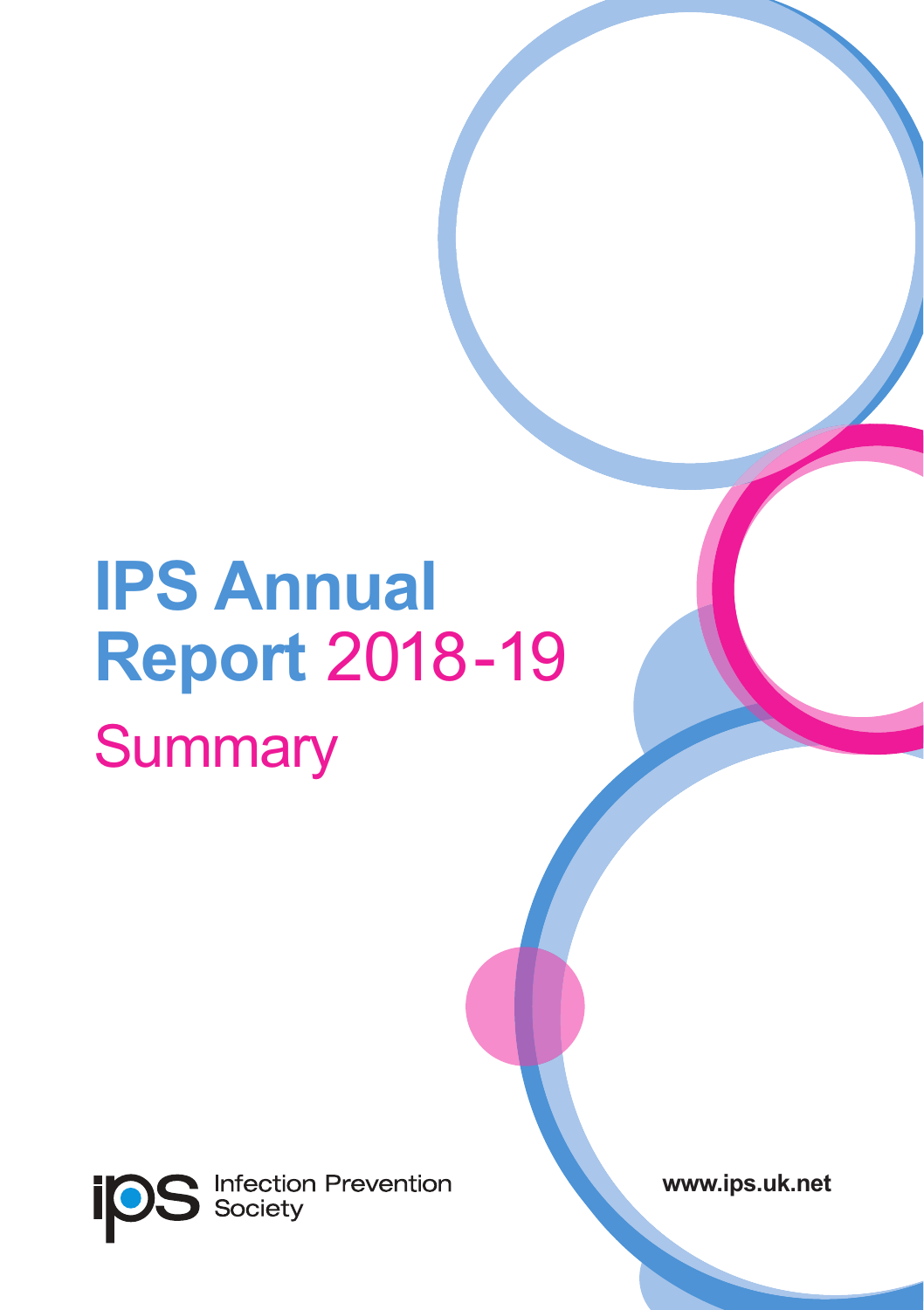# **2018/19 Highlights**



# **President's Introduction**



PAT CATTINI IPS President

It is my pleasure to introduce this 2019 annual report of the Infection Prevention Society on behalf of the Board of Trustees. The report summarises the activity of the Society, as carried out by our Branches, Business Groups, Special Interest Groups and individual members as we strive to realise our vision, that 'no person be harmed by a preventable infection'.

This has been another challenging year in the world of infection prevention and in our national health service with continuing demand on services and the uncertainties caused by Brexit. On the bright side we have seen the unveiling of the new 5 year plan and 20 year vision for containing and controlling antimicrobial resistance. The plan provides leadership on reducing infection and preserving antibiotics to protect them for future generations. The IPS welcomed this new strategy which recognises the importance of infection prevention; and in media interviews we pressed the point that an infection prevented is one that does not need antibiotics.

At the forefront of the IPS are our members. We have continued to grow our membership and now have over 2000 members across the world. As well as categories for our individual members we have developed our institutional membership category and have been building our overseas membership through the International Engagement Group.

I believe it is apparent in this report that we are endeavouring to provide sound benefits of membership so that the IPS remains a visible contributor to our members working lives. Membership of a professional society of peers and colleagues helps to foster networking and creativity; and the resources we provide to our members, help us all to deal with the pressures in our working lives, and develop us as practitioners and experts in our field. This year has seen an update to the competency framework; ongoing work to look at introducing a system of credentialing for practitioners, increase in general resources such as fact sheets and posters; improving use of the members forum; and a new look to our digest which is the place to go for the latest reports and information, as well as a great way to share news from our community.

We have been developing our relationships with our corporate partners to ensure that we nurture and give value back to the companies who support us and enable many of our projects. We must pay special thanks to Paul Cryer who has been instrumental in setting up the corporate networking days and product evaluation surgeries that have been very popular. He has also set up our new 'Industry Insights' website which further strengthens the important relationships with our corporate partners; and we have now established dedicated pages for corporate colleagues on the website. The Infection Prevention Show, an event dedicated to the corporate side of conference was a great hit at IP2018 in Glasgow and is due to be repeated at IP2019. This year we continued the 'One Together' partnership with other professional societies, sponsored by 3M. We have also developed a new partnership with BD with the title DRIPPS which focusses on device related infection prevention, which is so important in our efforts to reduce E.coli and other gram negative infection as well as improving patient experience and safety.

For the IPS we have had a challenging year financially and we have had to re-evaluate some of the work we planned including the contract with Forster, with which we were building our media influence. However with the sterling work of our Honorary Treasurer Claire Chadwick we have improved the societies financial position considerably such that we be able to continue to invest in resources for our members, maintain standing as the leading society for IPC in the UK and continue to influence the wider infection prevention agenda.

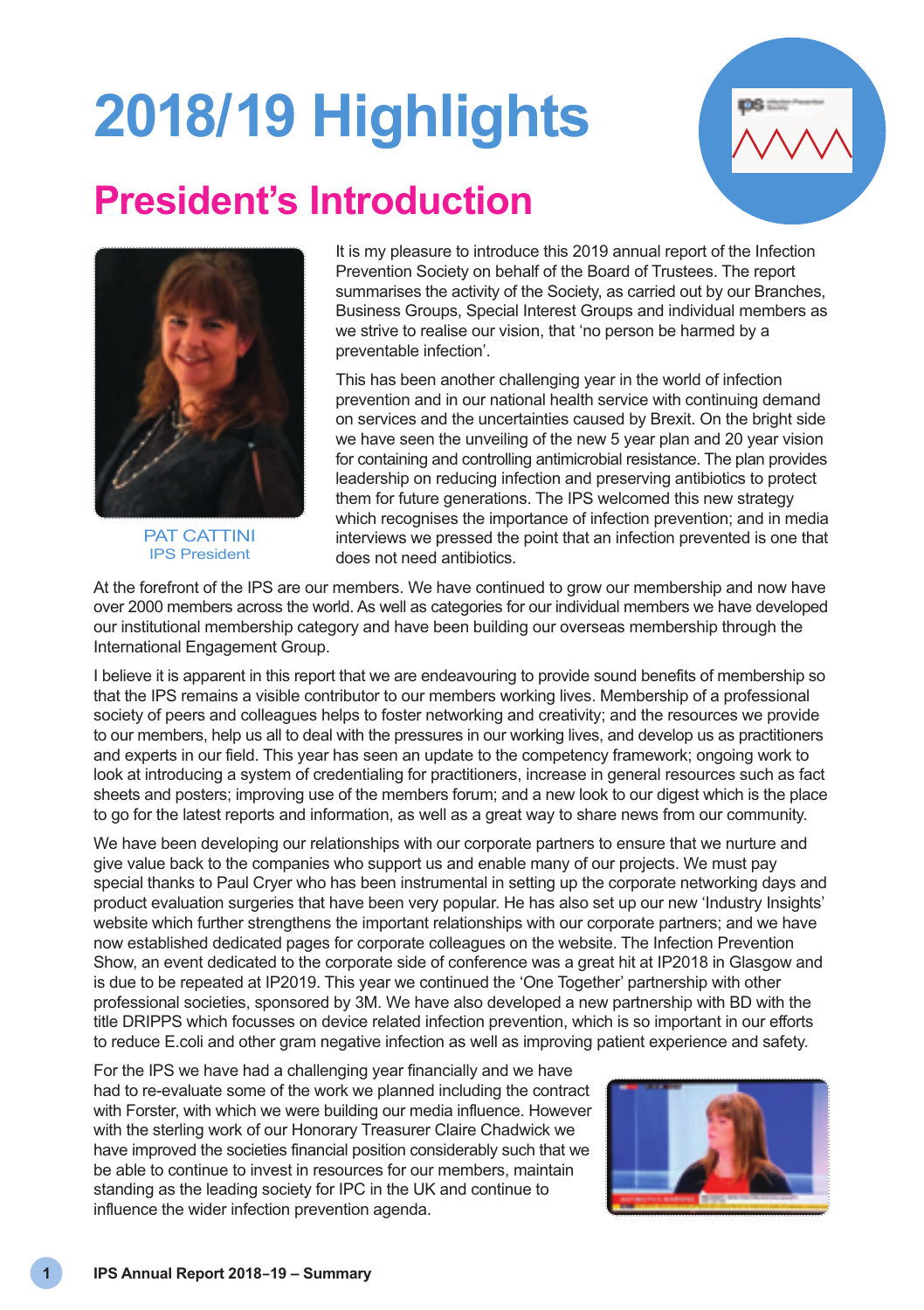# **IPS Board**

### **IPS Officers** 2018 (April–Sept)



### **Officers**

| President               | <b>Neil Wigglesworth</b> |
|-------------------------|--------------------------|
| <b>Vice President</b>   | <b>Pat Cattini</b>       |
| Secretary               | <b>Carole Hallam</b>     |
| <b>Deputy Secretary</b> | <b>Valya Weston</b>      |
| Treasurer               | <b>Philip Pugh</b>       |
| <b>Deputy Treasurer</b> | <b>Claire Chadwick</b>   |
| <b>Ordinary Member</b>  | <b>Craig Bradley</b>     |
| <b>Ordinary Member</b>  | Jacqui Prieto            |

#### **Other Board members**

| Research & Development Committee               | Lisa Ritchie         |
|------------------------------------------------|----------------------|
| Education & Professional Development Committee | <b>Andrea Denton</b> |
| Scientific Planning Committee                  | <b>Karen Wares</b>   |
| Editorial Management Group / Journal Editor    | Jennie Wilson        |
| International Engagement Committee             | Debbie Xuereb        |
| Corporate Affairs Group                        | <b>Paul Cryer</b>    |

#### **Co-opted Board members**

|                       | <b>England: Janet De'Witt Ireland: Toney Poovelikunnel</b> | Northern Ireland: Colin Clarke |
|-----------------------|------------------------------------------------------------|--------------------------------|
| Scotland: Elaine Ross | Wales: Tracey Gauci                                        |                                |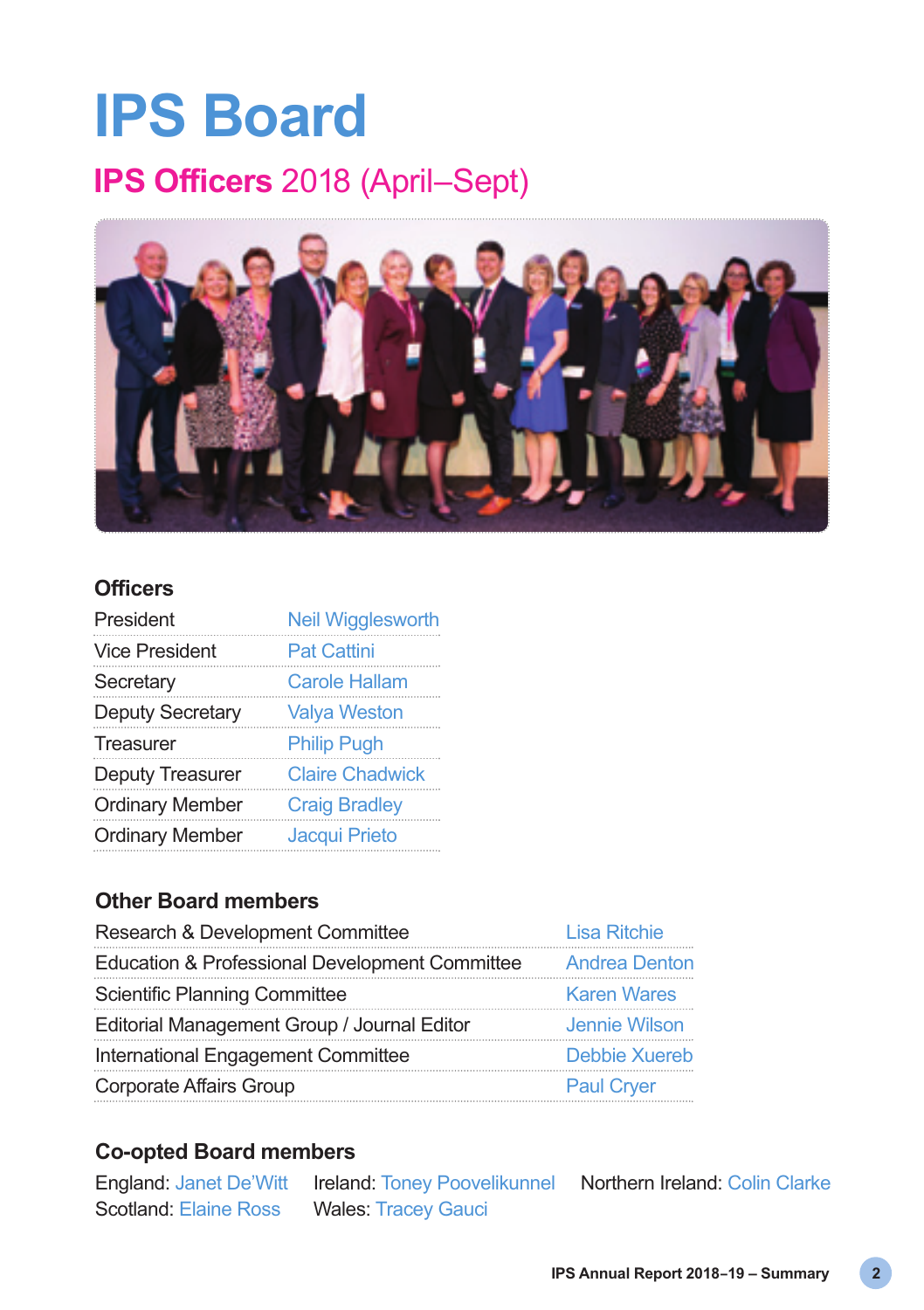### **IPS Officers** 2018/19 (Oct–Mar)



#### **Officers**

| President               | <b>Pat Cattini</b>     |
|-------------------------|------------------------|
| <b>Vice President</b>   | <b>Jennie Wilson</b>   |
| Secretary               | <b>Valya Weston</b>    |
| <b>Deputy Secretary</b> | <b>Pixy Strazds</b>    |
| Treasurer               | <b>Claire Chadwick</b> |
| Deputy Treasurer        | <b>Joanne Taylor</b>   |
| <b>Ordinary Member</b>  | <b>Carole Fry</b>      |
| <b>Ordinary Member</b>  | <b>Carole Hallam</b>   |

### **Other Board members**

| Research & Development Committee               | Lisa Ritchie                                                  |
|------------------------------------------------|---------------------------------------------------------------|
| Education & Professional Development Committee | <b>Andrea Denton</b>                                          |
| Scientific Planning Committee                  | <b>Craig Bradley</b>                                          |
| Editorial Management Group / Journal Editor    | <b>Heather Loveday</b>                                        |
| International Engagement Committee             | Debbie Xuereb (Oct-Dec 2018)<br>Hannah Bysouth (Jan-Mar 2019) |
| Corporate Affairs Group                        | <b>Paul Cryer</b>                                             |

#### **Country Lead Board members**

England: Role jointly shared by Carole Fry and Carole Hallam Ireland: Toney Poovelikunnel Northern Ireland: Clare Robertson Scotland: Diane Stark Wales: Tracey Gauci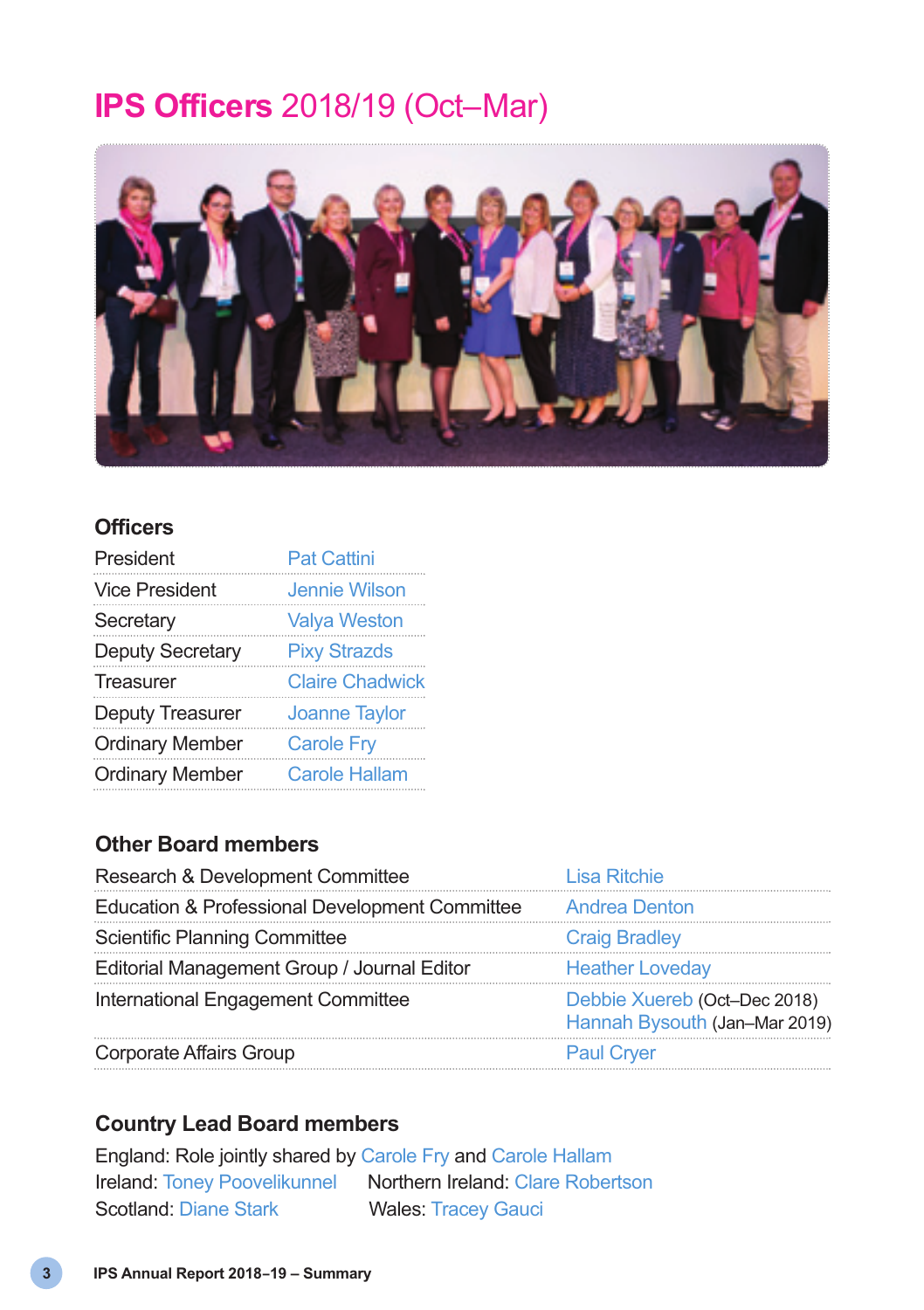# **Membership and Financial Health**



Financial management is one of the many critical functions of an effective Society to ensure the Society operates a robust governance structure in meeting its obligations.

IPS activity has continued across a range of endeavours and continues to grow in an ever challenging healthcare arena however these activities do not come without cost. Whilst Society activity has continued to develop and make successful progress, Society income generation has reported a general decline over the past seven years.

The Society will report an expected net (loss)/income of £142k for the 12 month reporting period of 2018/19. Although the loss was not unexpected, the Board of Trustees recognises that the Society cannot continue to make a loss year on year.

The Board of Trustees recognises the risk and is fully aware that the Society needs to closely examine its income and expenditure. The Society reported a second year of budget deficit last year, and this continues to be the Board of Trustees top priority.

A two year financial strategy was developed and accepted by the Board of Trustees to provide a financial framework for the achievement of the Society's core strategic objectives. Two key strategies are identified expressed through three core financial principles and twelve priorities, with the primary objective for 2019/20 to achieve a balanced budget.

A review of the Board of Trustees organization and reporting processes is in progress to streamline governance systems and reduce costs. The Board of Trustees agreed to constitute an Audit and Finance Group to scrutinise the financial position, ensure the forecast for 2019/20 meets the financial risks and report to the Board of Trustees to consider actions to be implemented and think creatively about how a deficiency reduction programme would be introduced and managed.

Despite this reported loss due to a continued decline in income, the Society remains in good financial health with reserves of £488k in unrestricted funds and remains active promoting the objects of the Society.

Total membership at 31st March 2019 increased to 1999 members demonstrating a small but successful 1.6% increase (33 members) against the previous financial year.

There was a steady decline in corporate membership during the financial period decreasing from 42 to 33. However, in part thanks to Paul Cryer and the work he has done with our corporate colleagues, we have seen numbers continue to rise again since the start of the new financial year.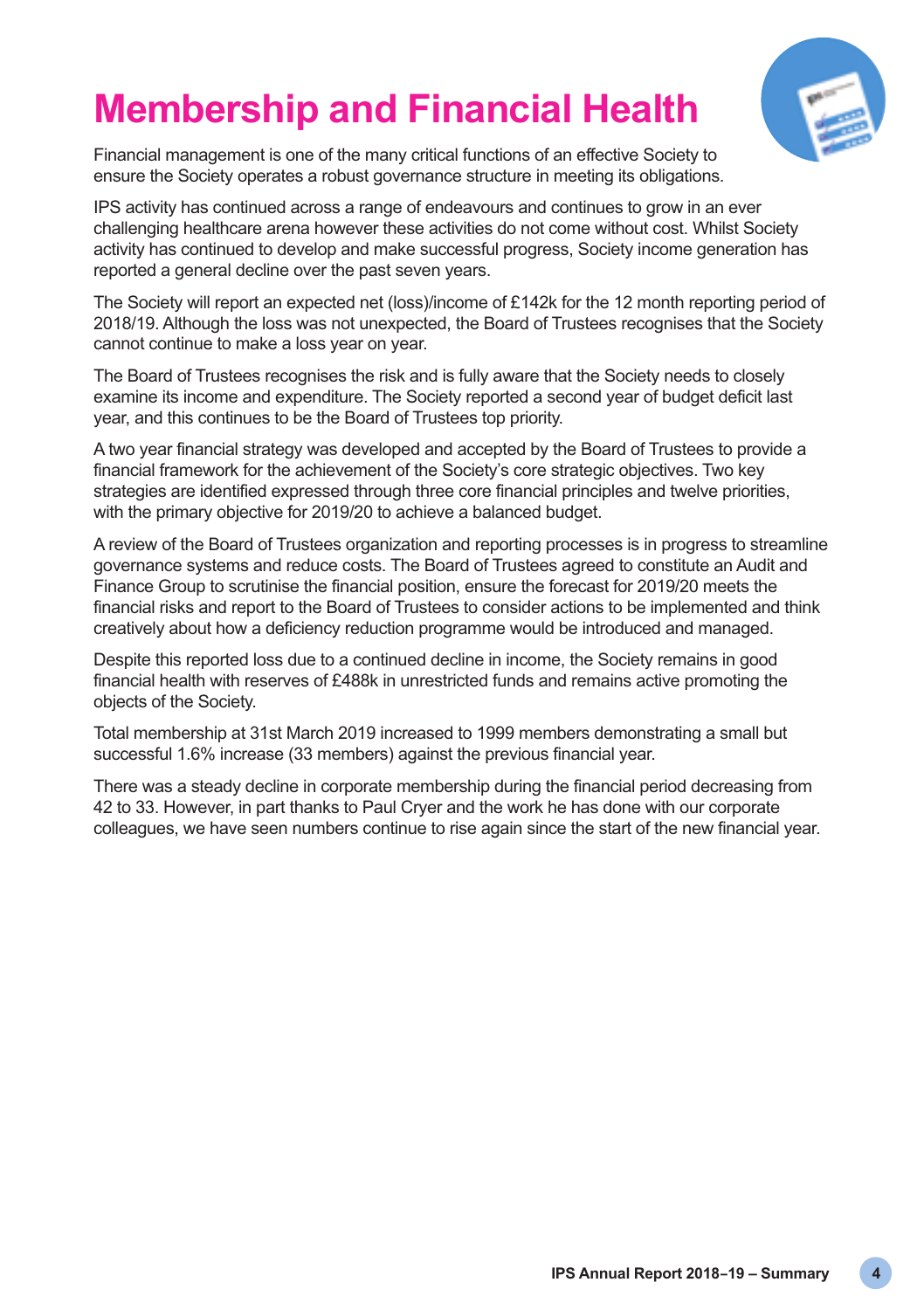### **Education and Professional Development Committee (EPDC)**



The EPDC focuses on developing and supporting the education and professional development of members and the advancement of infection prevention knowledge in the wider healthcare and education sectors. This is achieved by the development of resources and collaborative working and competency-based education activities:

- Continued collaborative working with Branch Education officers (EO's), see below. Meetings well attended:
- IPS competences in process of revision. Current available as an online development for members. Article for JIP in Feb 2019;
- Roadshows across 5 countries completed highlighting both competences and guidance at a glance;
- Developed education grant award 1 successful applicant this year:
- Developing educational grant award for corporate members to sponsor in future years (currently IPS funded);
- Supporting commercial members through the review and endorsement of educational material; one undertaken this year. Joint initiative with CAG;
- Reviewing the QIT tools:
- Supporting conference;
- Members of EPDC team represented involved in JIP editorial Board, R&D committee and Credentialing;
- Money saving initiatives as well as income generating (via endorsement) including looking at alternative venues for the EPDC meetings that avoid overnight stay and free venues;
- New members recruited to EPDC.

# **Branch Education Officers (EOs)**

The branch education officers (EO) are a working group who collaborate with the Education and Professional Development Committee (EPDC), in their commitment to providing an excellent quality of education and professional development opportunities to infection prevention and control practitioners within the Infection Prevention Society (IPS). During the past 12 months the EOs have had well attended meetings with at least 8 out of a possible 13 attending (vacancy in London South Branch).

Achievements:

- Coordination of with EPDC members for the local delivery of roadshows highlighting both competences and guidance at a glance;
- Meeting papers and action plan stored on EPDC page on website;
- Education session for EOs by Clinical Editor for the Nursing Times:
- WhatsApp group for EOs and EPDC link person;
- Annual review of TOR in line with role SOP.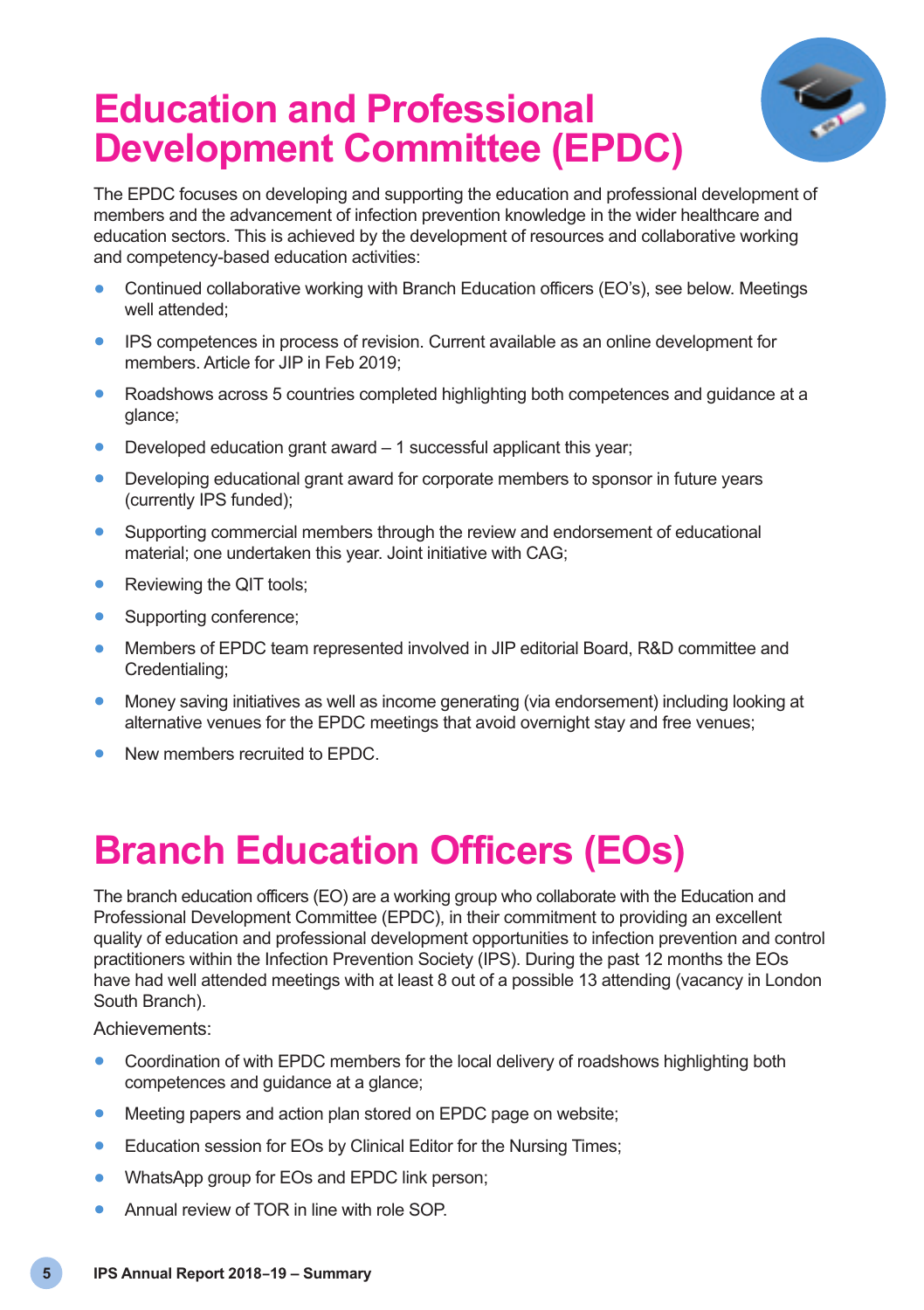Future work:

- Collaboration with EPDC to produce a joint welcome pack for new starts to the EPDC;
- Contributing to marketing ideas of IP2019
- Visibility at IP2019 at IPS stand and shadowing conference chairs;
- Sharing of local conference planning.

### **Journal of Infection Prevention: Editorial Management Board**



The EMG focuses on publishing a high-quality peer reviewed publication that advances professional knowledge and skill in the art and science of infection prevention and control practice. The EMG is responsible for supporting the publication of high quality original papers and increasing the profile of the journal.

The Journal of Infection Prevention continues to make steady progress. In 2018 the Journal received 142 manuscript submissions for peer review, a 32.7% increase from 2017. The acceptance rate was 32% with a 64-day average time to first decision. This is within the benchmark for Journals indexed in PubMed Central. Circulation is steady at 8,741 total institution with online usage resulting in 48,414 full-text downloads in 2018. In 2018, invoiced advertising revenue was below that projected and this continues to be a challenge to the Society's objective of the Journal becoming cost neutral.

In November 2018 Professor Jennie Wilson stepped down from the role as Editor in Chief and was replaced by Professor Heather Loveday, Dr Jacqui Prieto became the Deputy Editor. The Editorial Management Group recruited two new associate editors to replace those stepping down.

### **Research and Development Group**

The R&D Committee focuses on building research capability and capacity among the IPS membership through education, initiating collaborative research projects and awardin annual research grants\*. In addition they work with other external groups to further the evidence base for infection prevention and control.

#### **R&D Network:**

Two research projects are well underway with a number of IPS members involved in each:

**1. Defining an Optimum Infection Prevention Service (DOIPS)**

This study comprises of four phases:

- o Phase 1: Survey questionnaire to IPC leads (UK and Ireland)
- o Phase 2: Policy document analysis (UK and Ireland)
- o Phase 3: focus groups with IPC practitioners (three virtual discussion huddles)
- o Phase 4: Delphi survey

Phases 1, 2 and 3 are complete. The qualitative data collection of Phase 4 is expected to be complete by end May 2019; analysis of this data will follow.

The outputs from this study will be presented at IPS2019 in Liverpool and publications from this research are also planned.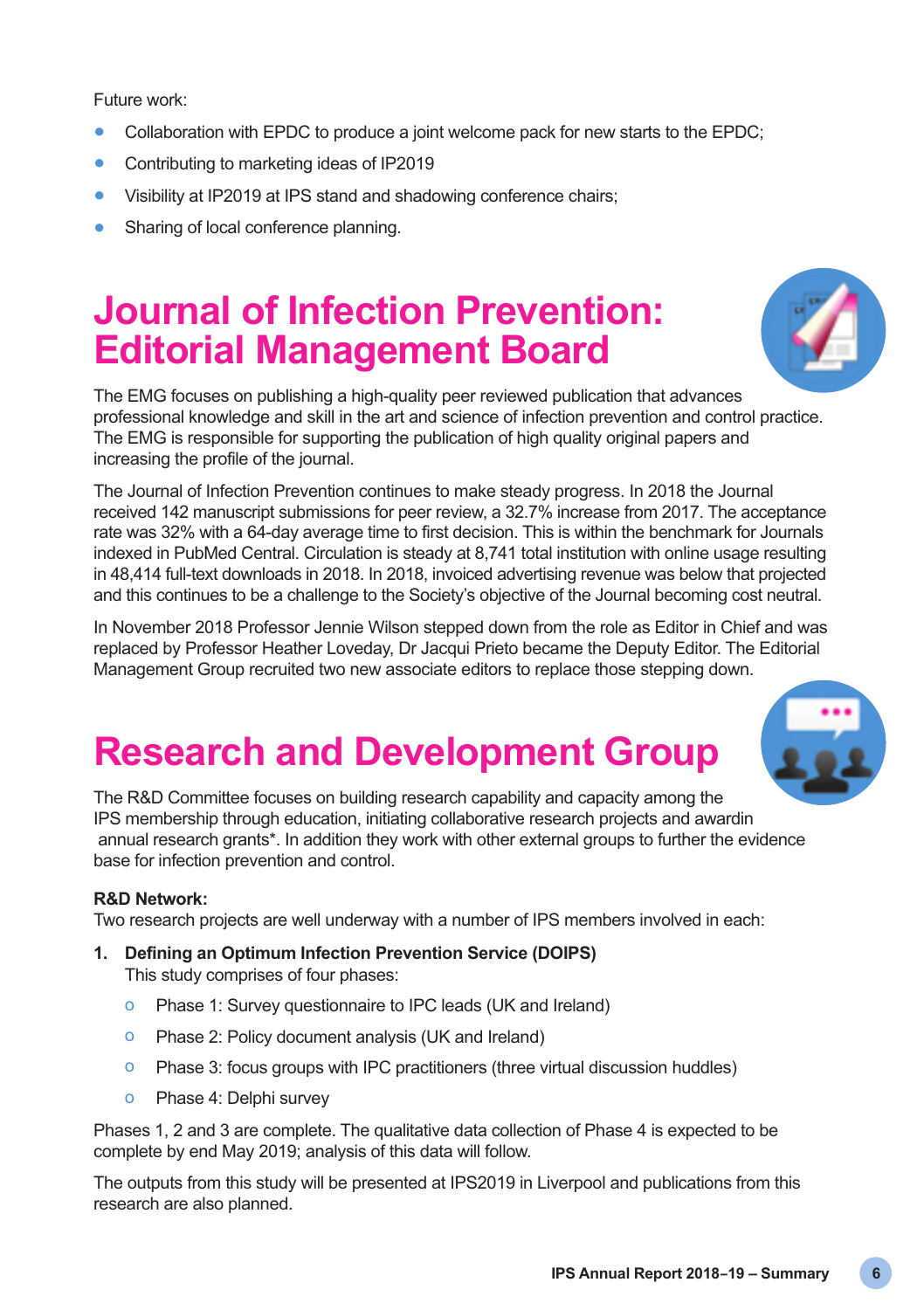#### **2. Community Urinary Catheter Management Study (CCAMA)**

The aim of this study was to investigate the prevalence of indwelling urinary catheters managed in the community by the District Nursing service, and for patients recently discharged from hospital with a newly placed urinary catheter, evidence of documentation of the reason for the catheter and a management plan for its removal.

The study is now complete and the paper has been submitted for publication in JIP.

Further information about these studies can be found on the R&D webpage of the IPS website.

#### **Research Grants:**

We were delighted to be able to fund the following research grants in 2016 and 2017:

- A novice investigator grant was awarded to Ms Lucyna Gozdzielewska, Glasgow Caledonian University, whose project was on the subject of 'Deconstructing the effectiveness of the World Health Organization's 6-step technique for healthcare staff using alcohol-based handrubs'. Lucyna is presenting the results of her research at IPS2019.
- A collaborative small projects grant was awarded to Mrs Sharon Daniel of Carmarthen, who is looking at 'Infection Prevention Control and Organisational Patient Safety Culture within the Context of Isolation'.
- A collaborative small projects grant was awarded to Ms Yvonne Carter, Royal Free London NHS Foundation Trust, investigating the 'Evaluation of an educational campaign to increase awareness, understanding and acceptability of rectal screening for CPE (carbapenemaseproducing enterobacteriaceae) in an intensive care unit setting.'

Outputs from these, and previously funded, IPS research studies are available on the Research and Development Committee webpage.

\*No research grant funding will be available during 2019 and 2020.



## **Scientific Programme Committee**



The SPC is charged with creating the society's annual conference programme. One of the principal outputs of the charity, the annual conference is an event looked forward to by hundreds of infection prevention practitioners each year.

The committee meets four times over the planning cycle beginning in November just after the previous conference. At this meeting the group review feedback from the previous event, debrief on their own experiences and broadly plan the programme. This is always an active meeting bustling

with ideas for speakers, topics, streams and new ideas to keep the conference fresh.

Glasgow was the venue for Infection Prevention 2018 with the Scottish Event Campus playing host. Aware of the need to work more closely with our commercial partners the SPC created a world first; The Infection Prevention Show 2018. The Show focused on showcasing the best that industry has to offer to support infection prevention programmes across health and social care, the event was free to attend and was a great success, receiving positive feedback with 93% rating it excellent or good.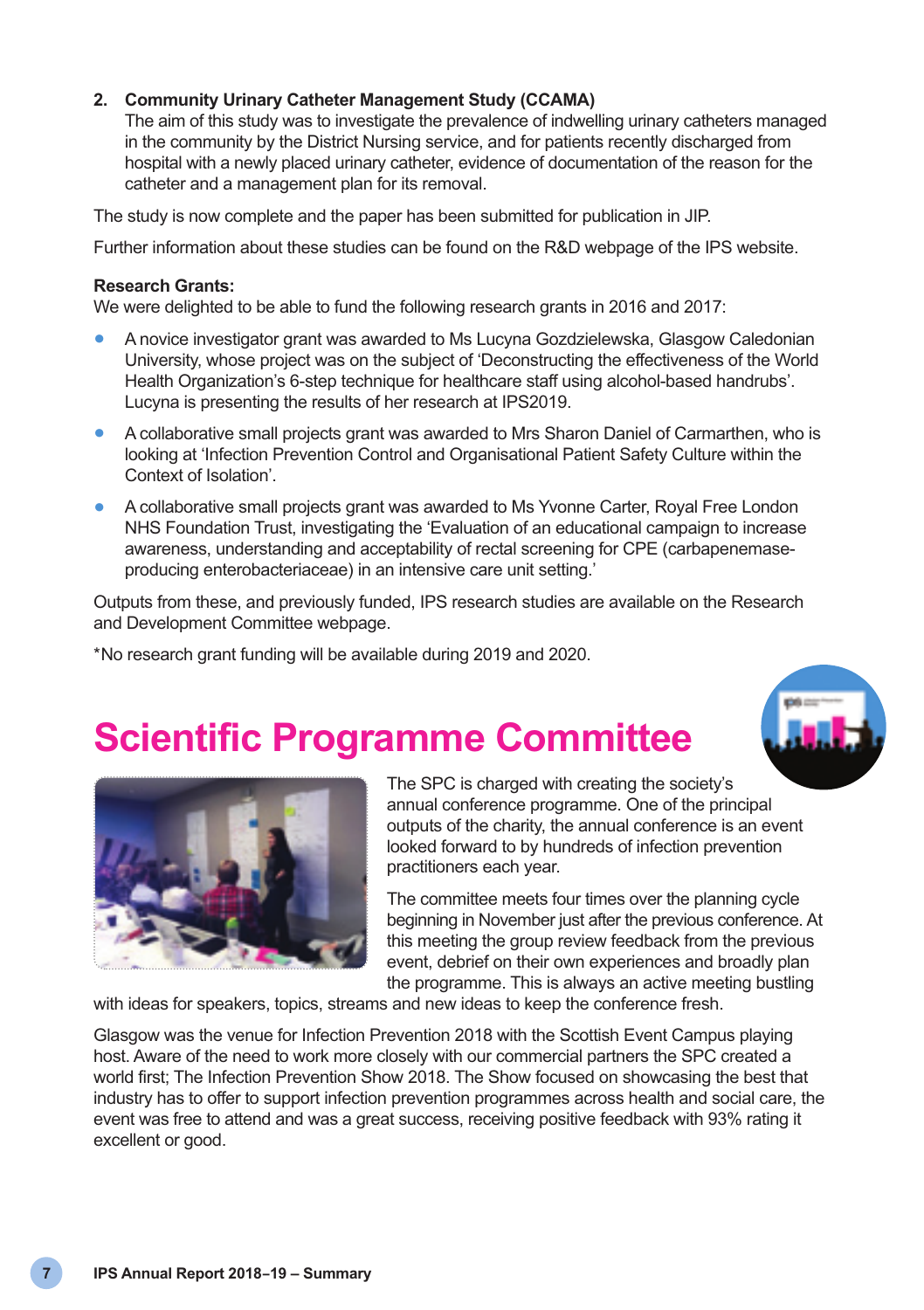The scientific programme at Infection Prevention 2018 was world-class and boasted some of the biggest names in the field. We were pleased to welcome Prof Wing Hong Seto from Hong Kong, Prof Nick Graves from Australia and Prof Andreas Voss from the Netherlands. The prestigious E.M. Cottrell lecture was delivered by Prof Jennie Wilson of the University of West London and the Ayliffe speaker was Professor Shaheen Mehtar of South Africa.



IP2018 also hosted one day events alongside the main event including Infection Prevention in Care Homes and Infection Prevention and Antimicrobial Resistance.



We saw 514 delegates in Glasgow, a third attending for the very first time. We had more than 120 abstracts submitted and the programme was 87% rating the event as excellent or good. Part of the feedback we ask for is what delegates would like to see at future events. We create a word cloud (below) and use this as a basis for planning the next scientific programme.

Infection Prevention 2019 is 22nd to 24th September 2019 in Liverpool, UK.

Experiences ............ Talks ............ Staff anim Care miss Management Projects Practice Water Hydene Sessions Hospital IPC workshops Infection Knowledge **IPS tripus FOCUS equil-Human Factors ...... Health** session to the Emerging Decontamination

### **International Engagement Committee**

The IEC focuses on engaging with international colleagues and sustaining links with IPS members working outside of the UK. Over the last 12 months, the IEC has been instrumental in the first IPS-International society affiliation. The Romanian society Association for the Prevention and Control of Infection (APCI) and IPS were formally affiliated earlier this year. Affiliation links societies with each other to recognise the work of other societies who share a common purpose with IPS.

Other key activities of the IEC include:

- Promote IPS membership to infection prevention and control practitioners outside of the UK and continuing to promote the Special Access Membership for colleagues working in resource limited settings;
- Engage with international IPS members, this spring the international member Facebook group was launched. Two international delegate places for this year's conference were funded;
- Work in collaboration with the other standing committees to provide resources and activities for international members in the UK and abroad.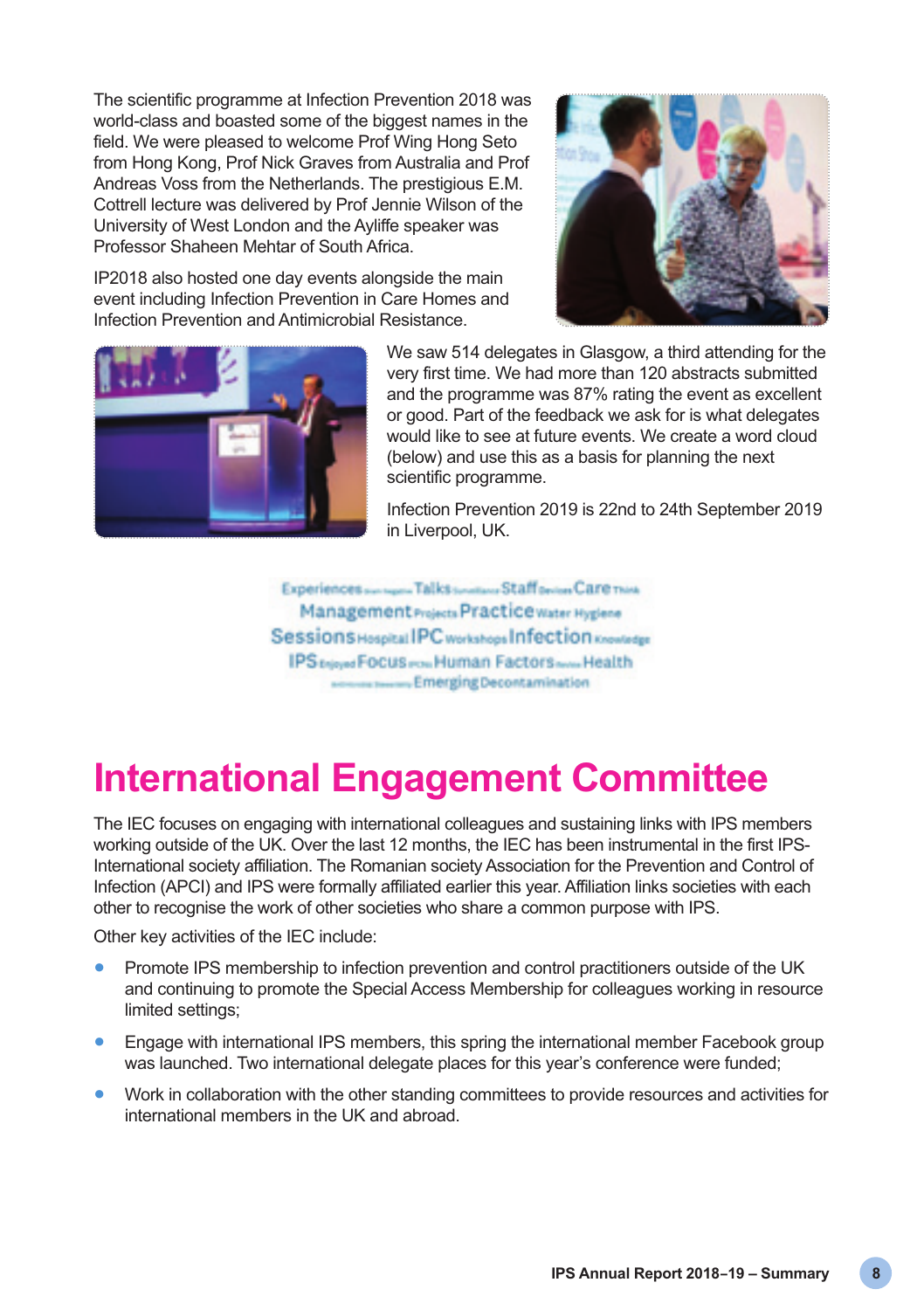# **Corporate Affairs Group**

The Corporate Affairs Group (CAG) was launched in September 2016 with the intent of providing a robust and effective foundation upon which to conduct relations with IPS corporate members and also to promote membership of the Society to new commercial members.

The IPS Board has consistently acknowledged the outstanding contribution made by corporate members to the well-being of the Society given their support at national and branch levels and are keen to sustain and enrich this relationship.

The CAG has provided corporate members with;

- Opportunities at Networking Days to hear from and interact with extremely well-regarded IPCrelated speakers – a rare opportunity to get so close to world famous names;
- Product Surgeries at which IPS member-Experts working in teams of three provide commercial organisations with feedback and guidance concerning issues such as market positioning, efficacy and product development concerning HCAI-related products and technologies;
- Access to the covered product and technology IPS Endorsement Logo at the new IPS Industry Insights website – **https://industryinsights.ips.uk.net/**

Many hundreds of places have been taken up by commercial organisations at the Networking Days and most to the very popular Product Surgeries have been booked to capacity. Commercial oganisations have also taken advantage of paid-for Product Surgeries with IPS member-Experts.

CAG have maintained its interest in the changing NHS procurement landscape to facilitate the Society and its corporate members to better engage with the important and fundamental changes taking currently place. The Society has been able to attract speakers and experts associated with this programme from the very top of Government and private industry.

The IPS Board has confirmed that CAG activity will continue to be a central part of its strategic intent and further to the advantages outlined above we will be launching a new component to the Industry Insights programme with an IPS Education and Training Endorsement Logo in May 2019.

### **One Together Project**

OneTogether is a partnership of professional organisations supported by 3M who are committed to promoting and supporting the adoption of best practice to prevent surgical site infection (SSI). IPS is a leading member of this partnership and all the resources we develop can be freely downloaded from the OneTogether website **www.onetogether.org.uk**

Activity from 2018/19 includes:

- New resources published on quality improvement in the surgical environment;
- Surgical skin preparation decision guide developed;
- Expert conference held in Birmingham with more than 300 delegates and the presentation of three OneTogether Impact Awards.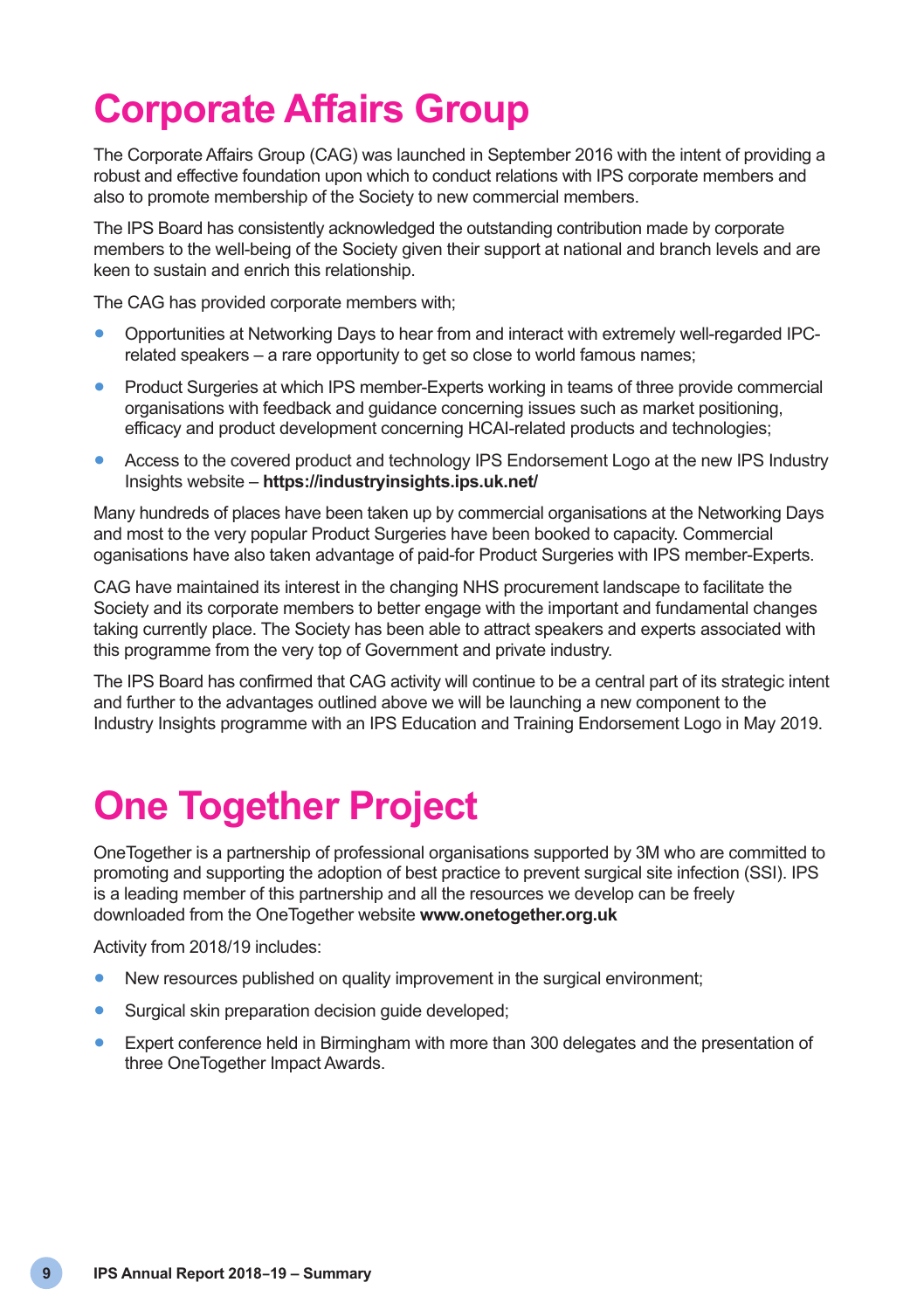# **Vessel Health Preservation Project**

The Vessel Health and Preservation Project is led by the IPS in collaboration with the National Infusion and Vascular Access Society and the Royal College of Nursing supported with an educational grant from Teleflex to provide an evidence-based framework for vascular access.

Activity from 2018/19 includes:

- Provision of VHP posters and pocket guides;
- Review of the evidence underpinning the VHP Framework to inform the update of the poster and pocket quides:
- Invited to present the VHP Framework at the Association of Vascular Access Annual Scientific Conference in Ohio, September 2018.

## **Annual IPS Awards 2018**

The annual awards programme recognises the achievements of IPS members at an individual, team and branch level.

#### **The shortlisted candidates for Team of the Year** *(sponsored by Daniels Healthcare Ltd)* **were:**

- The Infection Prevention & Control Team Burton Campus, University Hospitals of Derby and Burton
- Infection Prevention Team, Royal Wolverhampton NHS Trust
- The Infection Prevention Team, University Hospital Southampton NHS Foundation Trust



#### **The winning team was the Infection Prevention Team, Royal Wolverhampton NHS Trust.**

They are a cohesive team with a long history of collaborative working across the whole health economy. They have a core objective of working with teams to achieve excellent patient outcomes. They successfully develop infection prevention professionals for the future using the IPS competency tool to underpin their learning. They work collaboratively from a hospital base with other agencies from GPs and dentists, to care homes and their local health protection units. They have successfully

provided support and leadership for sheltered housing and care home facilities, and their innovative projects have shown demonstrable success across the board. MRSA bacteraemia in care homes has dropped to one identified case since 2009, they have revolutionised Norovirus outbreak management in the local care home community and have successfully worked alongside the Community Rapid Intervention Team to greatly enhance the provision for flu prophylaxis. The whole team are enthusiastic and motivated and are a great example of effective team working.

*continued on page 11*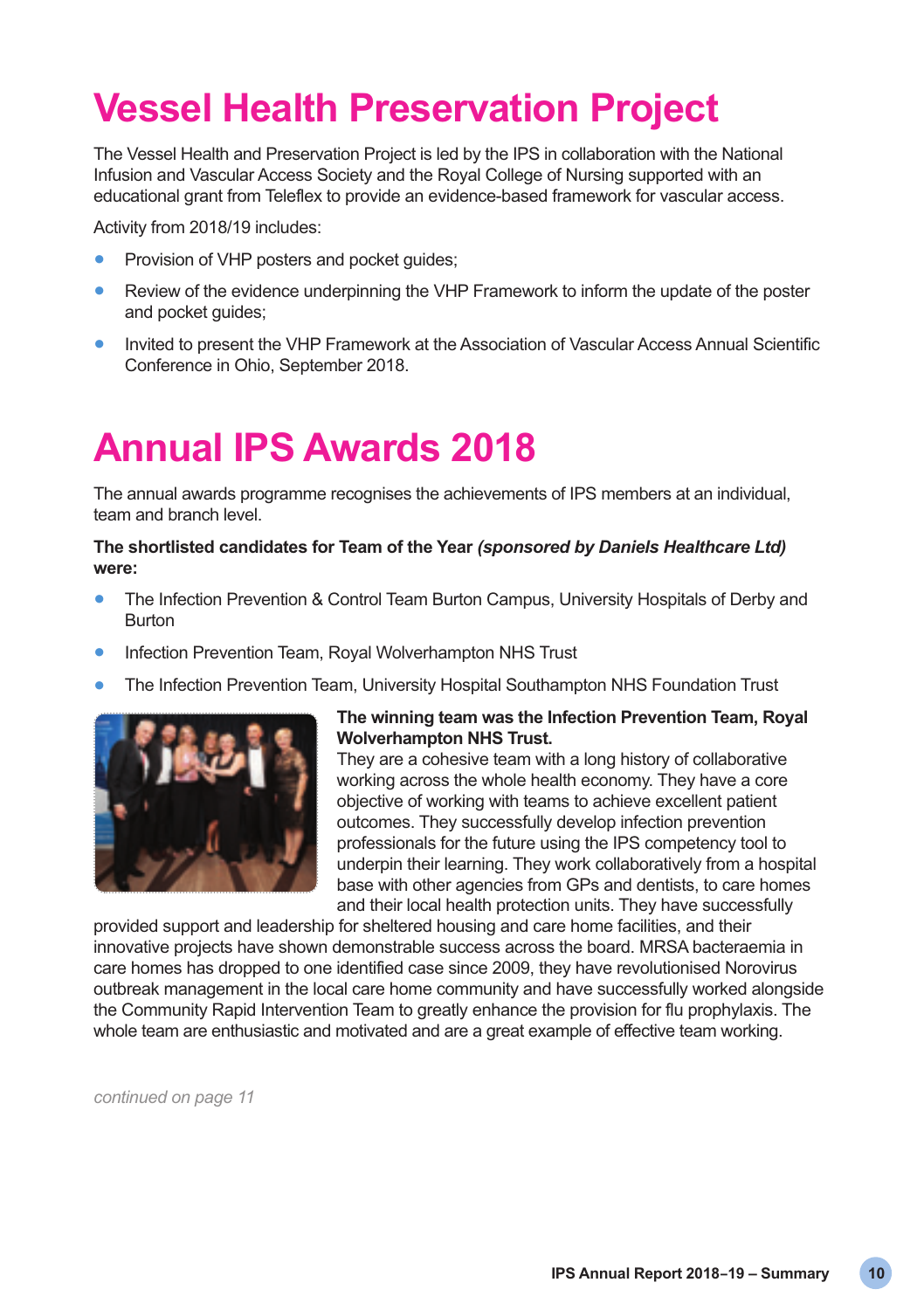#### **The shortlisted candidates for Branch or SIG of the Year were:**

- Mental Health and Learning Disabilities SIG
- North East Branch
- Northern Ireland Branch



#### **The winning branch or SIG was the Mental Health and Learning Disabilities SIG.**

The group have introduced activities that have contributed to strengthening the SIG function in progressing initiatives adding to patient safety for those with mental health problems or learning difficulties, enhancing patient experience and ensuring opportunities for the personal and professional development of its members. Meetings are now held across the country for all members to be able to attend and all meetings have corporate member support. Members are also encouraged to present and share their own

work, expertise and experiences. Peer supervision groups have been created to encourage cross organisational sharing of good practice. The group have also produced a 'Bare Below the Elbows' document to guide the CQC and NHS when working with Mental Health Environments as well as developing other bespoke guidance for mental health settings.

#### **The shortlisted candidates for Practitioner of the Year were:**

- Ruth Finn, Royal Victoria Hospital
- Katie Grayson, Sheffield Health & Social Care NHS Foundation Trust



#### **The winning practitioner was Ruth Finn.**

Ruth is the Lead IPC Nurse for the Belfast Health and Social Care Trust and is currently Deputy Education Officer within the IPS Northern Ireland Branch. For the last three years, Ruth has taken a key role in the organisation of the annual IPS Northern Ireland Branch conference. Taking over a team in transition, she continued the current service, making significant improvements and took on even more challenges. She restructured the team, standardised auditing and escalation, and successfully launched the first IPC link course for the Belfast Trust. Through her dedication to IPC, Ruth inspires her team and always places the patient at the centre of her decision making.

#### **The shortlisted candidates for Link Practitioner of the Year were:**

- Grace Daquioag, Guy's and St Thomas' NHS Foundation Trust
- Rachel Burton, Brighton & Sussex University Hospitals NHS Trust



#### **The winning link practitioner was Grace Daquioag.**

Grace is an excellent senior staff nurse on the Acute Admission Ward (AAW) at St Thomas' Hospital. She is lead adviser for a team of infection control link practitioners on her ward. She guides, supports, encourages and advises multidisciplinary clinical teams on the AAW to ensure patient and staff safety. Among Grace's numerous initiatives, she has developed a simple but hugely informative induction pack for new members of the team and anyone else that needs support. Grace teaches staff, produces a monthly newsletter, and is actively involved in monitoring, auditing and improving IPC standards in the ward as well as being a Trust peer vaccinator.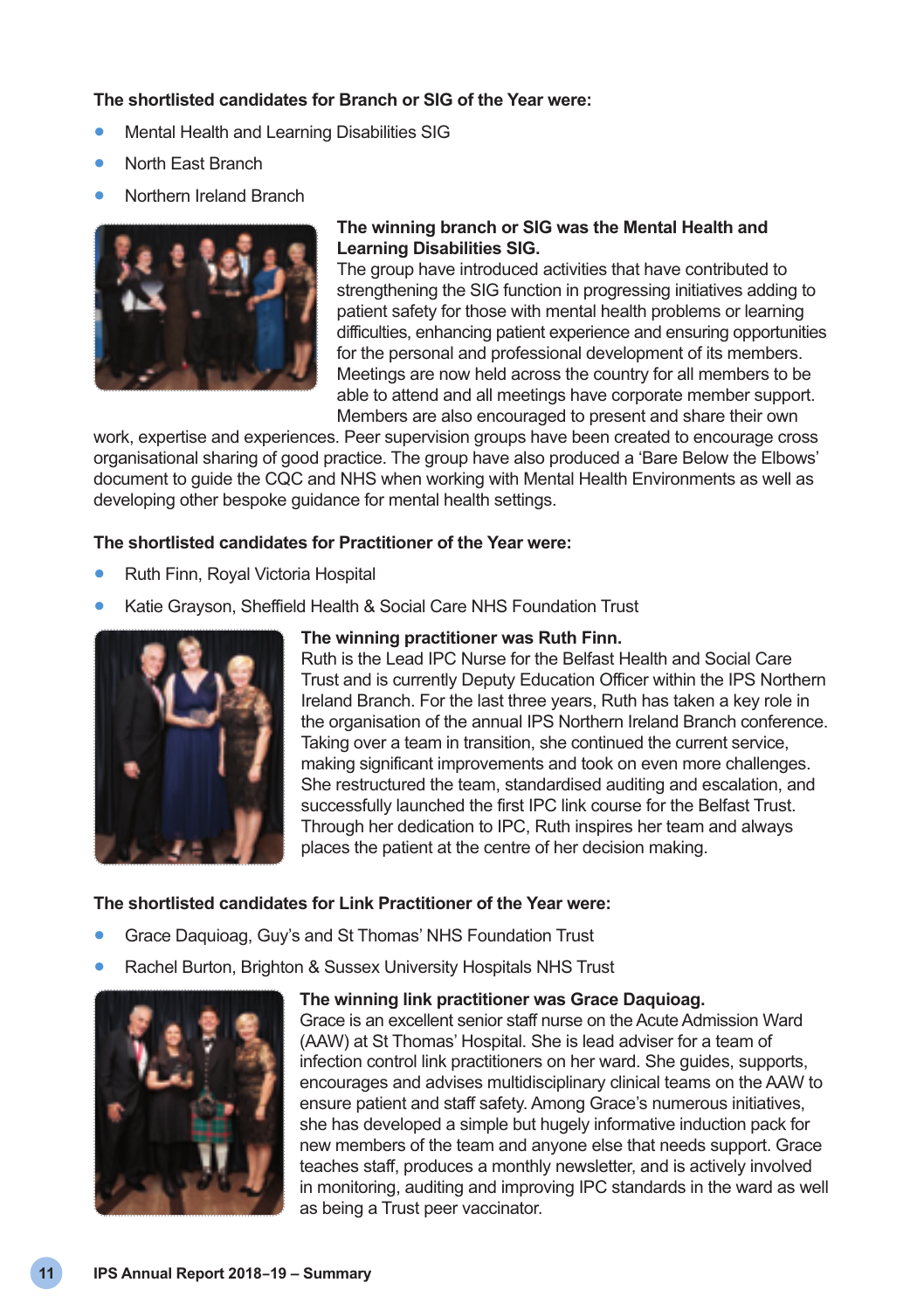# **IPS Brendan Moore Award 2018**



The Brendan Moore Award is bestowed on an individual who has made a significant contribution to furthering the aims and goals of the organisation. **This year's recipient was Carol Pellowe.** Carol has had a career that spanned practice, education and research both in the UK and abroad. She co-authored the first national evidence-based IPC guidelines for acute care in England and Wales and the NICE guidelines for primary and community care. Carol was instrumental in the planning and delivery of the IPS spoke events across the UK and was IPS EPDC Coordinator 2014-2016. Since her retirement, Carol has supported the IPC agenda and IPS most recently with her visit to Cambodia.

### **IPS Ayliffe Lifetime Achievement Award 2018**



This award was introduced in 2016 by the IPS Board in honour of the late Professor Graham Ayliffe. **This award is given, only rarely, to exceptional individuals and this year the award went to Tina Bradley.** Tina started her career in the hospital research laboratory in Dudley Road under Professor Ayliffe and John Babb. As well as her work with the Central Sterilising Club, Tina has been a great supporter of the IPS. She was a major part of the Scientific Programme Committee for conference and has been a regular, reliable and popular contributor of presentations during this time.

### **Representation and IPS Collaborative Activity**

The Society is represented on a range of national working groups and collaborate with other infection related organisations nationally and internationally.

Of particular note in 2018/19 were the following:

- Board members represented the Society as invited guests at the Association for Professionals in Infection Control and Epidemiology Conference 2018 in America; the Infection Prevention and Control Canada 2018 Conference in Canada; the Australian College for Infection Prevention and Control 2018 Conference in Australia;
- IPS had representation at the CNO England, Liverpool (exhibition stand); Tissue Viability Society Conference 2018, Newcastle (invited speaker); The International Federation of Infection Control Conference 2018, Krakow, Poland (hosted a session and sponsored a delegate); European Congress of Clinical Microbiology and Infectious Diseases Congress 2018, Madrid, Spain (submitted poster as an Affiliated Society of ESCMID) Healthcare Infection Society Conference 2018 (exhibition stand and hosted a session); Federation of Infection Societies Conference 2018, Birmingham (exhibition stand and hosted a session).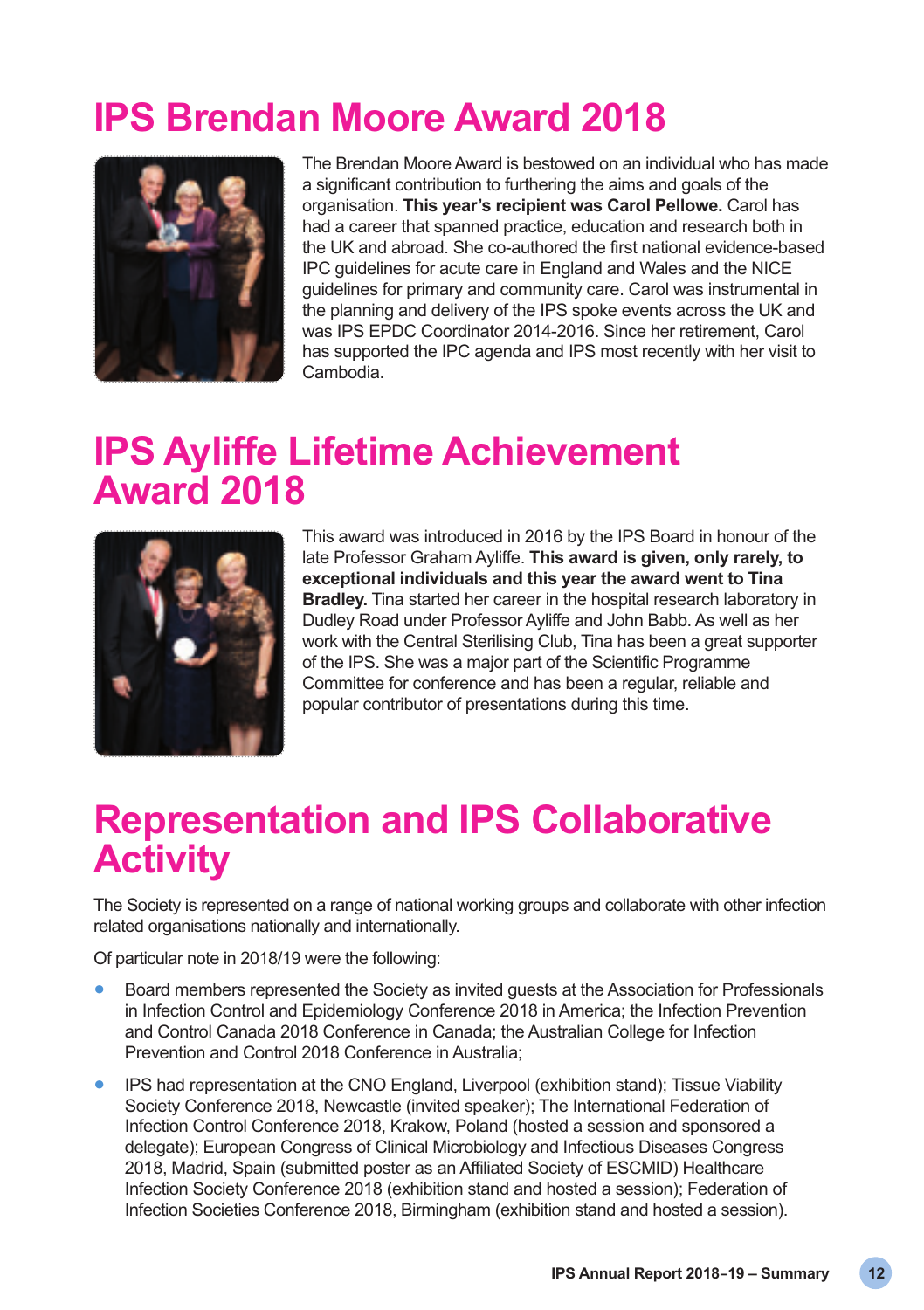### **Branch and Special Interest Group Activity**

#### **The branches and special interest groups are the heart of the Society and provide opportunities for collaborating, problem solving, networking and professional development for IPS members.**

Activity highlights from the 14 IPS branches and 5 special interest groups include:

- 12+ regional conferences providing professional development for delegates at each event;
- 30+ branch and Special Interest Group meetings providing the opportunity for networking, professional development and joint project working for members;
- Funded conference places: 40 branch funded places for IPS members and 2 international;
- The North London Branch elected in new officers Lisa Butcher (Coordinator), Dean Somers-Dowell (Education Officer) and Kris Khambhaita (Communications Officer). Thank you to Lisa Ryan and Agatha Katsande who stepped down as Branch Coordinator and Education Officer in December 2018 after a substantial extended term of office;
- The East of England branch ran a very successful study day, with over 100 attending, good support from reps and excellent feedback;
- The Northern Ireland Branch continue to provide an educational component and time for clinical supervision at each branch meeting;
- The IPS Care Home Special Interest Group launched on the 1st February 2019. The Yorkshire Branch played an integral role in the creation of this new SIG;
- The Scottish Branch have introduced teleconference/videoconferencing facilities for their branch meetings offering members who are unable to attend in person the opportunity to still attend;
- The South West Branch continue to produce a branch newsletter, encouraging members to feed into the newsletter to maintain communication between members;
- An education grant was secured by Carole Hallam on behalf of the IPS IV SIG to present VHP work in USA and towards the update of the VHP framework;
- Successful joint London branches conference held;
- The Trent Branch continue to organise and hold a successful annual conference, Darling Bugs of May and have also introduced a welcome email for new members to the branch;
- The IPS Mental Health SIG had two speakers present at the IPS Annual Conference in Manchester;
- Successful event held by the North East branch with 110 delegates, 15 exhibitors and 2 sponsors;
- The IPS Paediatric Special Interest Group held their inaugural meeting on the 28th June 2018 at the BBraun Offices in Sheffield;
- The Ireland branch continue to successfully hold virtual branch meetings.
- The West Midlands Branch successfully ran the Marion Reed Foundation Course 2018. This is a 3-day course and applicants were accepted nationwide.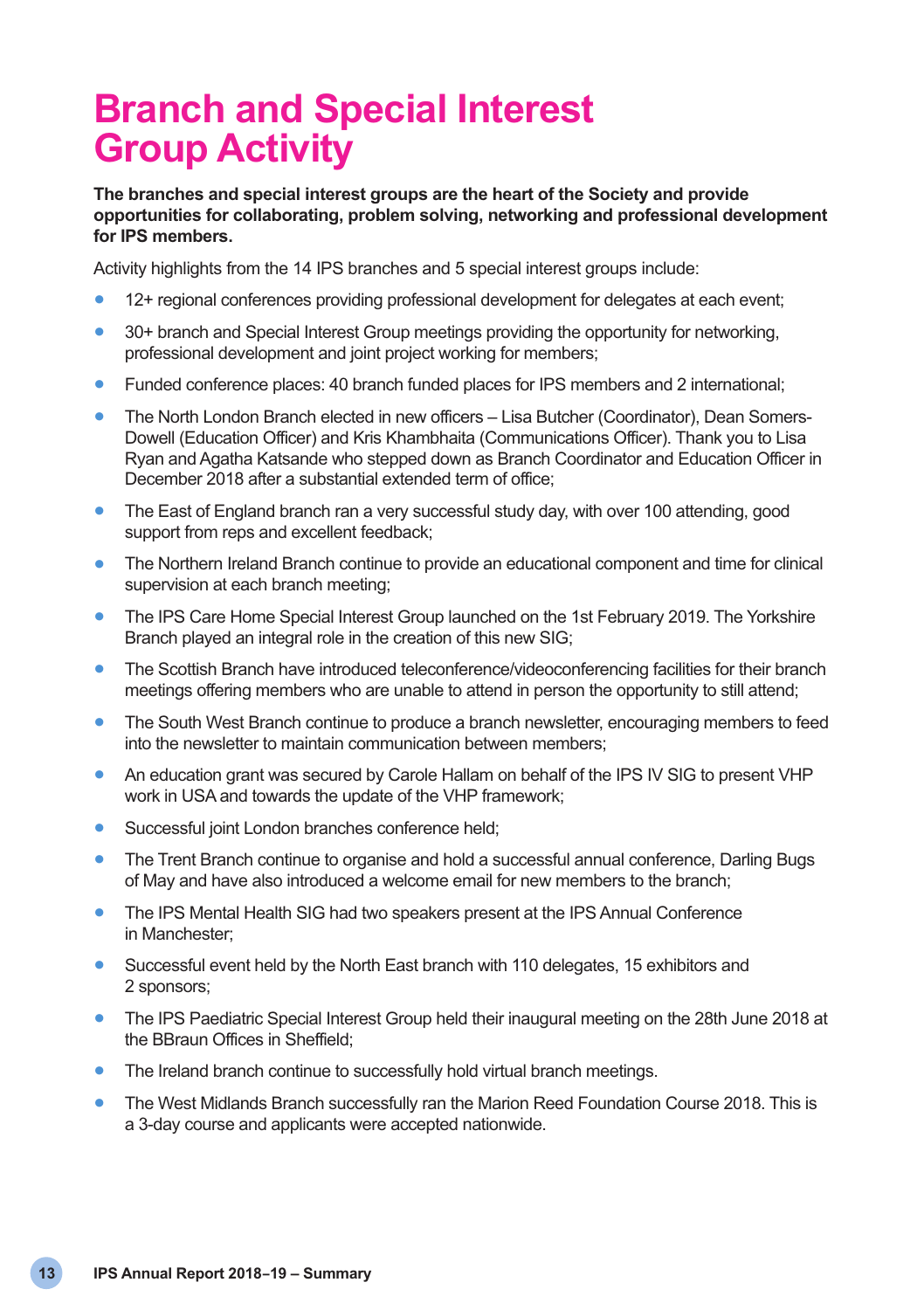# **Developments for 2019/20**

In the business and financial planning for 2018/19 the IPS Board agreed to the following strategic activity:

- Develop and strengthen resources for our members;
- Significant upgrade of the IPS website including the addition of a mobile platform;
- Finalise and launch a Credentialing Framework:
- To continuously improve the annual IPS Conference by evaluating the experience, educational content and value of each conference and incorporating any learning into the planning for subsequent conferences;
- Holding the 2nd Infection Prevention Show during the annual conference in September 2019;
- Continue to strengthen the relationships with corporate members and corporate partners through the work of the IPS Corporate Affairs Group;
- Promote the Competences and Guidance and a Glance to members through the Education and Professional Development Committee;
- To support members in their professional development through offering Education Grants for undertaking higher education programmes leading to a Pg. Certificate, Diploma or Master's degree in Infection Prevention and Control or other IPC related validated courses;
- To provide IPC members with up-to-date and timely IPC research-related information and resources;
- To promote and improve the benefits of membership for international members who join the IPS;
- To continue to make resources available on the IPS website for members who are supporting resource limited countries;